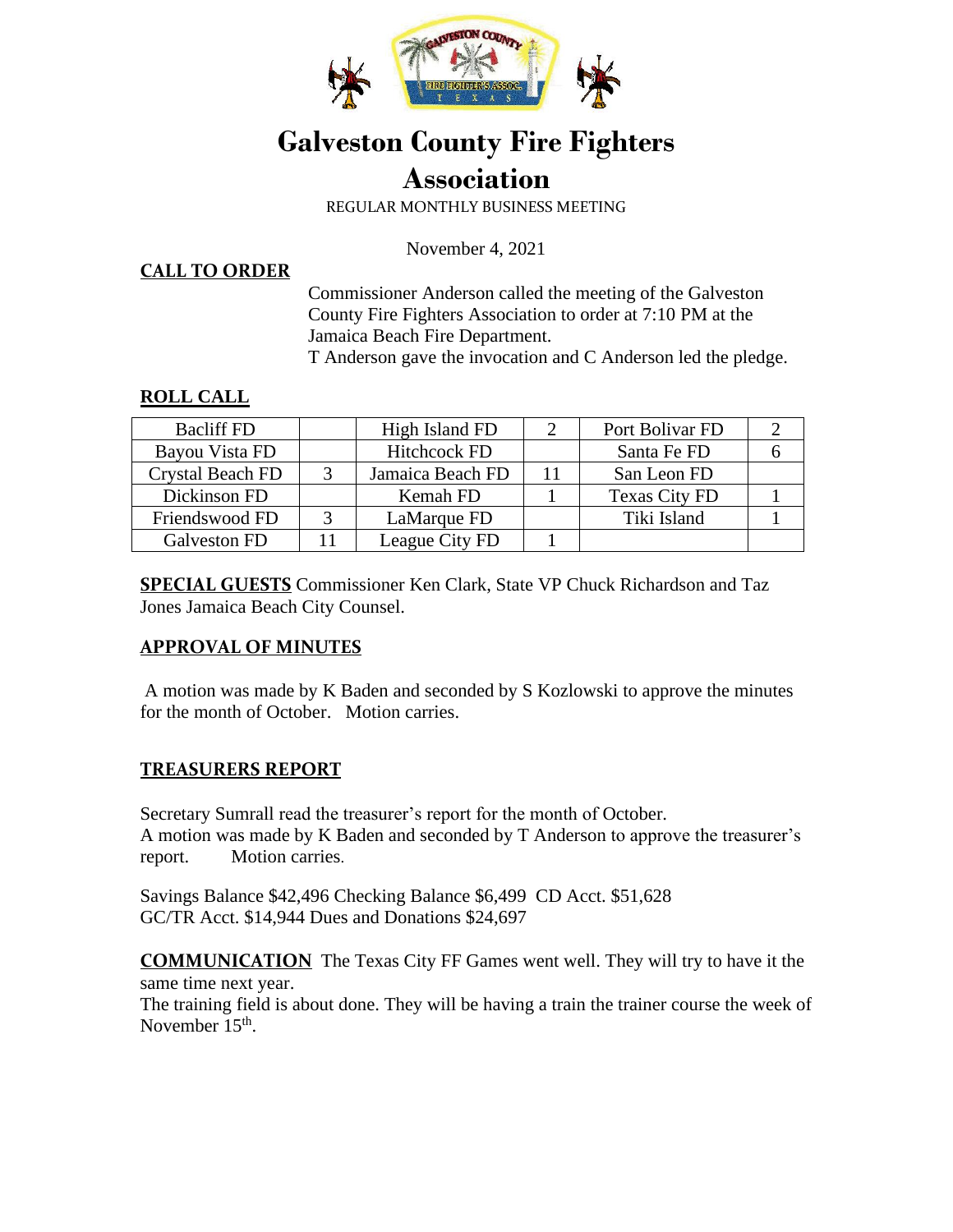## **COMMITTEE REPORTS**

**Training-** Stan reported that the FF I and FF II are going well. The schedule is due to be out any day for next semester.

#### **Accountability**

**EMS** 

**Website** Send stuff to Webmaster.

**Resource Book** Send stuff to Webmaster

**Dispatching** 

**Constitution and By-laws** 

**Mapping** 

**Audit** 

**Contract** 

Galveston County OEM TEEX is doing a trench rescue class. GCOEM is working on a hazard mitigation plan. There will be a G305 class. Let them know if you need a 300 or 400 class.

# **COLLECTION OF DUES**

# **UNFINISHED BUSINESS**

**NEW BUSINESS** November is nomination month. This year the Commissioners for position #2, 4 and Training are up along with Mascot. We are also taking nominations to assume the duties of Chaplain.

Nominations are as follows:

#2 – Joel Sumrall #4 – Chris Anderson Training – Stan Kozlowski Mascot – Alissa (Crystal Beach) Chaplain – Tommy Anderson